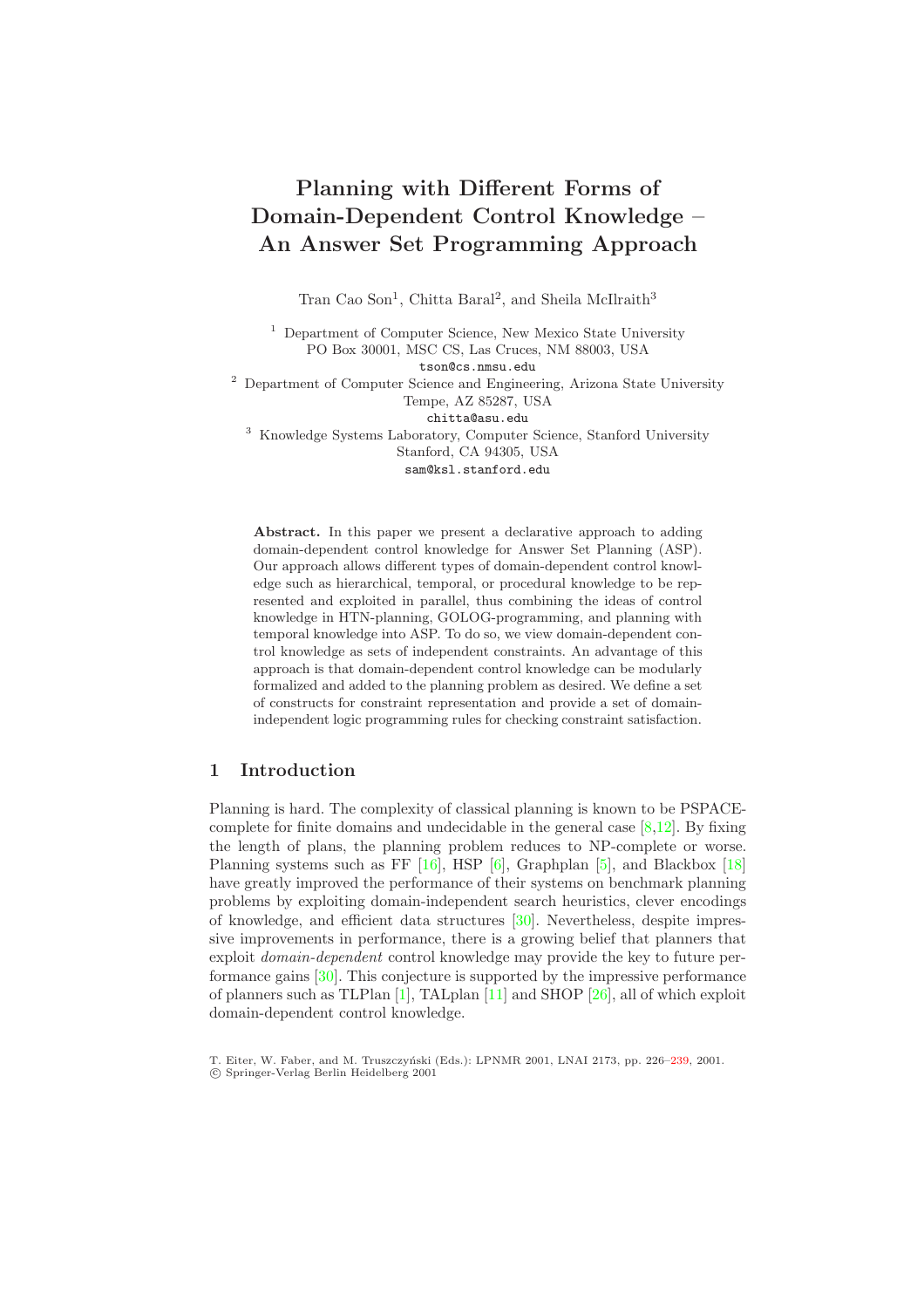<span id="page-1-0"></span>A central issue in incorporating domain-dependent control knowledge into a planner is to identify the classes of knowledge to incorporate and to devise a means of representing and reasoning with this knowledge. In the past, planners such as TLPlan and TALplan have exploited domain-dependent *temporal knowledge*; SHOP and various hierarchical task network (HTN) planners have exploited domain-dependent *hierarchical and partial-order knowledge*; and satisfiability-based planners such as Blackbox have experimented with a variety of domain-dependent control knowledge encoded as propositional formulae. In this paper, we propose to exploit temporal knowledge and hierarchical knowledge as well as, what we refer to as, *procedural knowledge* within the paradigm of answer set planning. We show how these classes of domain-dependent control knowledge can be represented using a normal logic program and how they can be exploited by a basic answer set planner. We demonstrate the improvement in the efficiency of our answer set planner.

The set of programming language constructs provided by the logic program-ming language GOLOG (e.g., sequence (;), if-then-else, while, etc.) [\[20\]](#page-13-7) provides an example of the class of procedural knowledge we incorporate into our planner. For example, a procedural constraint written as  $a_1: a_2: (a_3|a_4|a_5): f$ ? tells the planner that it should make a plan where  $a_1$  is the first action,  $a_2$  is the second action and then it should choose one of  $a_3$ ,  $a_4$  or  $a_5$  such that after their execution f will be true. This type of domain-dependent control knowledge is different from temporal knowledge where plans are restricted to action sequences that agree with a given set of temporal formulas. Procedural knowledge is also different from hierarchical and partial-order constraints where tasks are divided into smaller tasks, with some partial ordering and other constraints between them. These three classes of domain-dependent control knowledge differ in their structure and while there may be transformations available between one form and another, it is often natural for a user to express knowledge in a particular form.

To exploit the above classes of domain-dependent planning constraints we use the declarative problem-solving paradigm exemplified by satisfiability-based planners. We refer to such an approach to planning as *model-based planning*, to indicate that plans are *models* of the logical theory describing the planning problem. One advantage of this approach is that planner development is divided into two parts: development of model generators for logical languages, and planner encoding as a logical theory. This enables those developing logical encodings of model-based planning problems to exploit the diversity of domain-independent model generators being developed for different tasks.

In this paper, we use an answer set programming appraoch to model-based planning. We use logic programming as the logical language to encode our modelbased planning problem. From a knowledge representation perspective, there are many advantages to a logic programming encoding, as compared to a simple propositional logic encoding. These include: parsimonious encoding of solutions to the frame problem in the presence of qualification and ramification constraints; the presence of the non-classical ' $\leftarrow$ ' operator that not only helps in encoding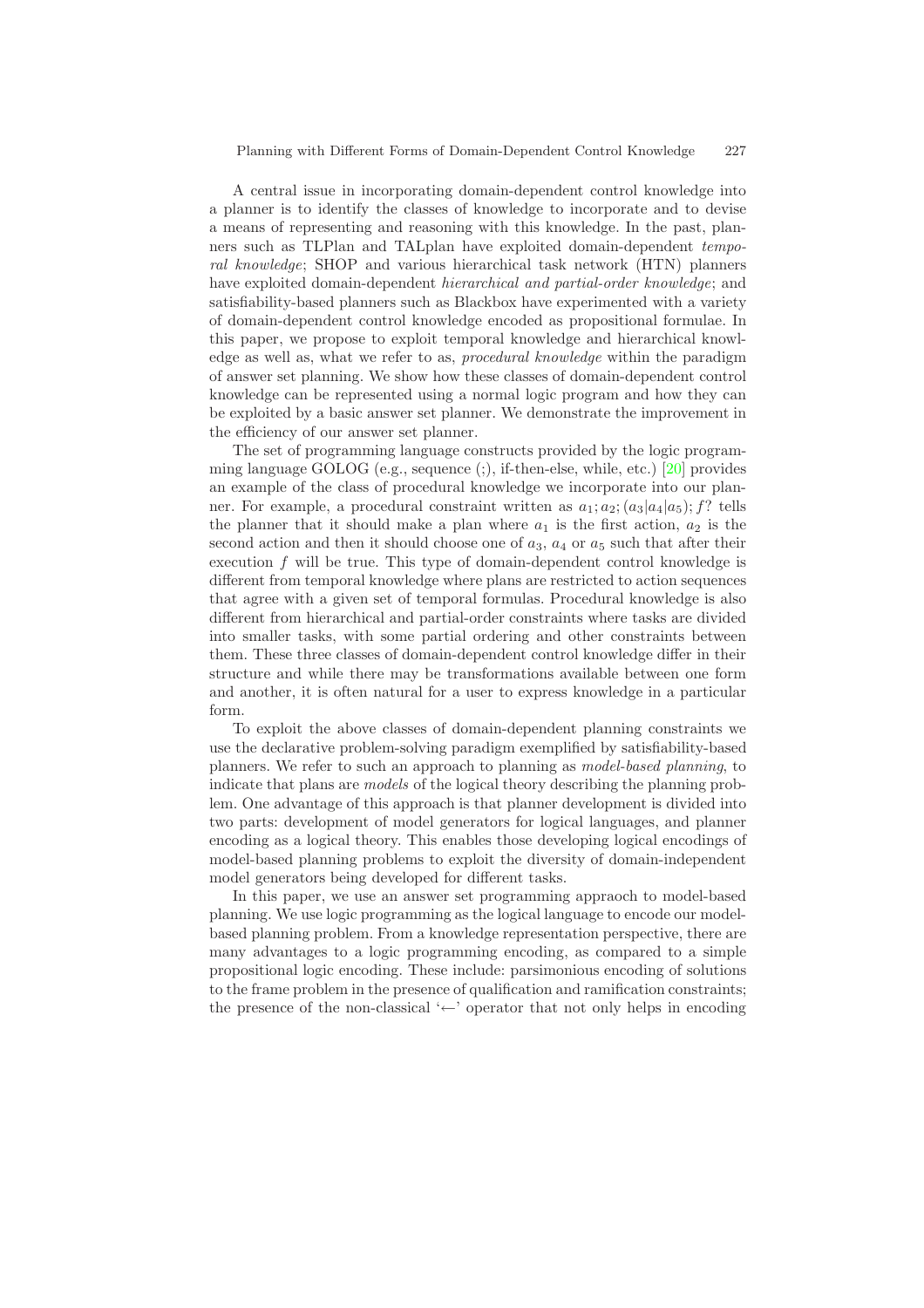<span id="page-2-4"></span><span id="page-2-3"></span>causality but also can be exploited when searching for models; and many fundamental theoretical results [\[3\]](#page-12-4) that help construct proofs of the correctness of encodings. In contrast, few of the encodings of satisfiability-based planners have proofs of correctness, while most logic programming encodings are accompanied by a proof of correctness. From the perspective of computation, planners based on propositional encodings still fare better. There are currently more implementations of propositional solvers than of logic programming answer set generators, and the best propositional solvers tend to be faster than the best answer set generators.

The rest of this paper is organized as follows: we will review the basics of action language and answer set planning in the next section. We then introduce different constructs for domain-dependent control knowledge representation. For each construct, we provide a set of logic programming rules as its implementation (Subsections [3.1-](#page-5-0)[3.3\)](#page-9-0). We use Smodels, an implemented system for computing stable models of logic programs [\[27\]](#page-13-8), in our experiments. As such, the rules developed in this paper are written in Smodels syntax and can be used as input to Smodels program<sup>[1](#page-2-0)</sup>. In Subsection [3.4,](#page-10-0) we describe some experimental results and conclude in Section [4.](#page-11-0)

## **2 Preliminaries**

#### **2.1 Action Theories**

<span id="page-2-1"></span><span id="page-2-0"></span>We use the high-level action description language  $\beta$  of  $[15]$  to represent action theories. In such a language, an action theory consists of two finite, disjoint sets of names called *actions* and *fluents*. Actions transition the system from one state to another. Fluents are propositions whose truth value can change as the result of actions. Unless otherwise stated,  $a$  is used to denote an action.  $f$  and  $p$  are used to denote fluents. The action theory also comprises a set of propositions of the following form:

<span id="page-2-2"></span>
$$
caused({p_1,\ldots,p_n},f) \tag{1}
$$

$$
causes(a, f, \{p_1, \ldots, p_n\})
$$
\n(2)

$$
\textbf{executeable}(a, \{p_1, \ldots, p_n\})\tag{3}
$$

$$
initially(f) \tag{4}
$$

where f and  $p_i$ 's are fluent literals (a *fluent literal* is either a fluent g or its negation  $\neg g$ , written as  $neg(g)$  and a is an action. [\(1\)](#page-2-1) represents a static causal law, i.e., a ramification constraint. It conveys that whenever the fluent literals  $p_1, \ldots, p_n$  hold, so does f. [\(2\)](#page-2-1), referred to as a *dynamic causal law*, represents the (conditional) effect of a. Intuitively, a proposition of the form  $(2)$  states that  $f$  is guaranteed to be true after the execution of  $a$  in any state of the world where  $p_1, \ldots, p_n$  are true. [\(3\)](#page-2-1) captures an *executability condition* of a. It says that a is executable in a state in which  $p_1, \ldots, p_n$  hold. Finally, propositions of

<sup>1</sup> Although we use Smodels, we believe that the code presented here could easily be used with DLV [\[9\]](#page-12-5), following simple modifications to reflect differences in syntax.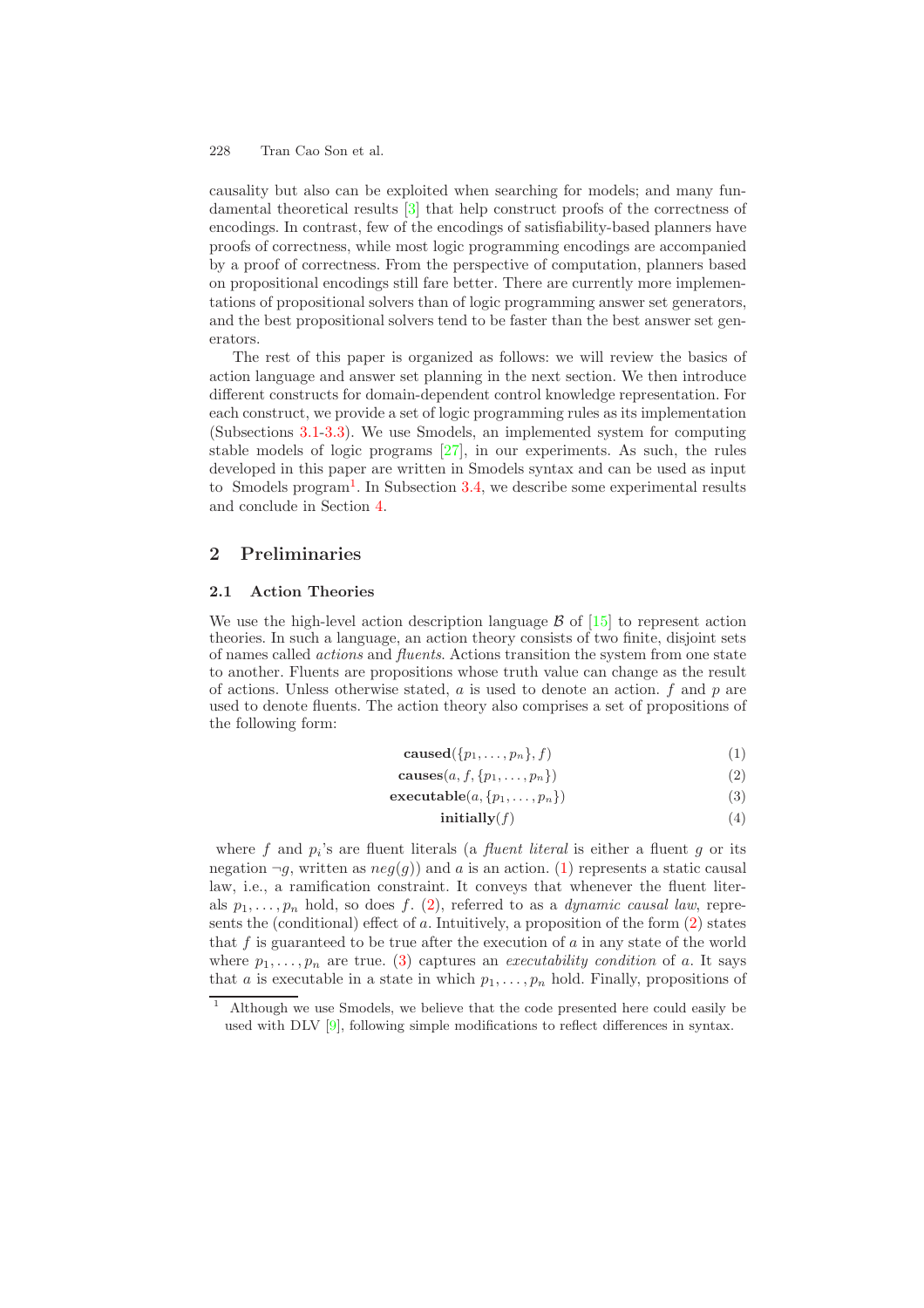<span id="page-3-1"></span>the form  $(4)$  are used to describe the initial state.  $(4)$  states that f holds in the initial state.

An *action theory* is a pair  $(D, \Gamma)$  where D consists of propositions of the form  $(1)-(3)$  $(1)-(3)$  $(1)-(3)$  and  $\Gamma$  consists of propositions of the form  $(4)$ . For the purpose of this paper, it suffices to note that the semantics of such an action theory is given by a transition graph, represented by a relation  $t$ , whose nodes are the alternative (complete) states of the action theory and whose links (labeled with actions) represent the transition between its states (see details in [\[15\]](#page-13-10)). That is, if  $\langle s, a, s' \rangle \in t$ , then there exists a link with label a from state s to state s'.

A *trajectory* of the system is denoted by a sequence  $s_0a_1s_1 \ldots a_ns_n$  where  $s_i$ 's are states and  $a_i$ 's are actions and  $\langle s_i, a_{i+1}, s_{i+1} \rangle \in t$  for  $i \in \{0, ..., n -$ 1}.  $s_0a_1s_1 \ldots a_ns_n$  is a trajectory of a fluent formula  $\Delta$  if  $\Delta$  holds in  $s_n$ .

In this paper, we will assume that  $\Gamma$  is *complete*, i.e., for every fluent  $f$ , either **initially**(f) or **initially**( $neg(f)$ ) belongs to Γ. We will also assume that  $(D, \Gamma)$ is *consistent* in the sense that there exists a non-empty relation t representing the transition graph of  $(D, \Gamma)$ .

#### **2.2 Answer Set Planning**

A *planning problem* is specified by a triple  $\langle D, \Gamma, \Delta \rangle$  where  $(D, \Gamma)$  is an action theory and ∆ is a fluent formula (or *goal*), representing the goal state. A sequence of actions  $a_1, \ldots, a_m$  is a *possible plan for*  $\Delta$  if there exists a trajectory  $s_0a_1s_1 \tldots a_ms_m$  such that  $s_0$  and  $s_m$  satisfy  $\Gamma$  and  $\Delta$ , respectively<sup>[2](#page-3-0)</sup>.

<span id="page-3-0"></span>Given a planning problem  $\langle D, \Gamma, \Delta \rangle$ , answer set planning solves it by translating it into a logic program  $\Pi(D, \Gamma, \Delta)$  (or  $\Pi$ , for short) consisting of *domaindependent* rules that describe D, Γ, and ∆ respectively, and *domain-independent* rules that generate action occurrences and represent the transitions between states.

• **Goal representation.** To encode ∆, we define formulas and provide a set of rules for formula evaluation. We consider formulas that are bounded classical formulas with each bound variable associated with a sort. They are formally defined as follows.

- **–** A literal is a formula.
- **–** The negation of a formula is a formula.
- **–** A finite conjunction of formulas is a formula.
- **–** A finite disjunction of formulas is a formula.
- $-$  If  $X_1, \ldots, X_n$  are variables that can have values from the sorts  $s_1, \ldots, s_n$ , and  $f_1(X_1,\ldots,X_n)$  is a formula then  $\forall X_1,\ldots,X_n$ .  $f_1(X_1,\ldots,X_n)$  is a formula.

<sup>&</sup>lt;sup>2</sup> Note that the notion of plan employed here is weaker than the conventional one where the goal must be achieved on every possible trajectory. This is because an action theory with causal laws can be non-deterministic. Note however, that if D is deterministic, i.e., for every pair  $(s,a)$  there exists at most one state s' such that  $\langle s, a, s' \rangle \in t$ , then every possible plan for  $\Delta$  is also a plan for  $\Delta$ .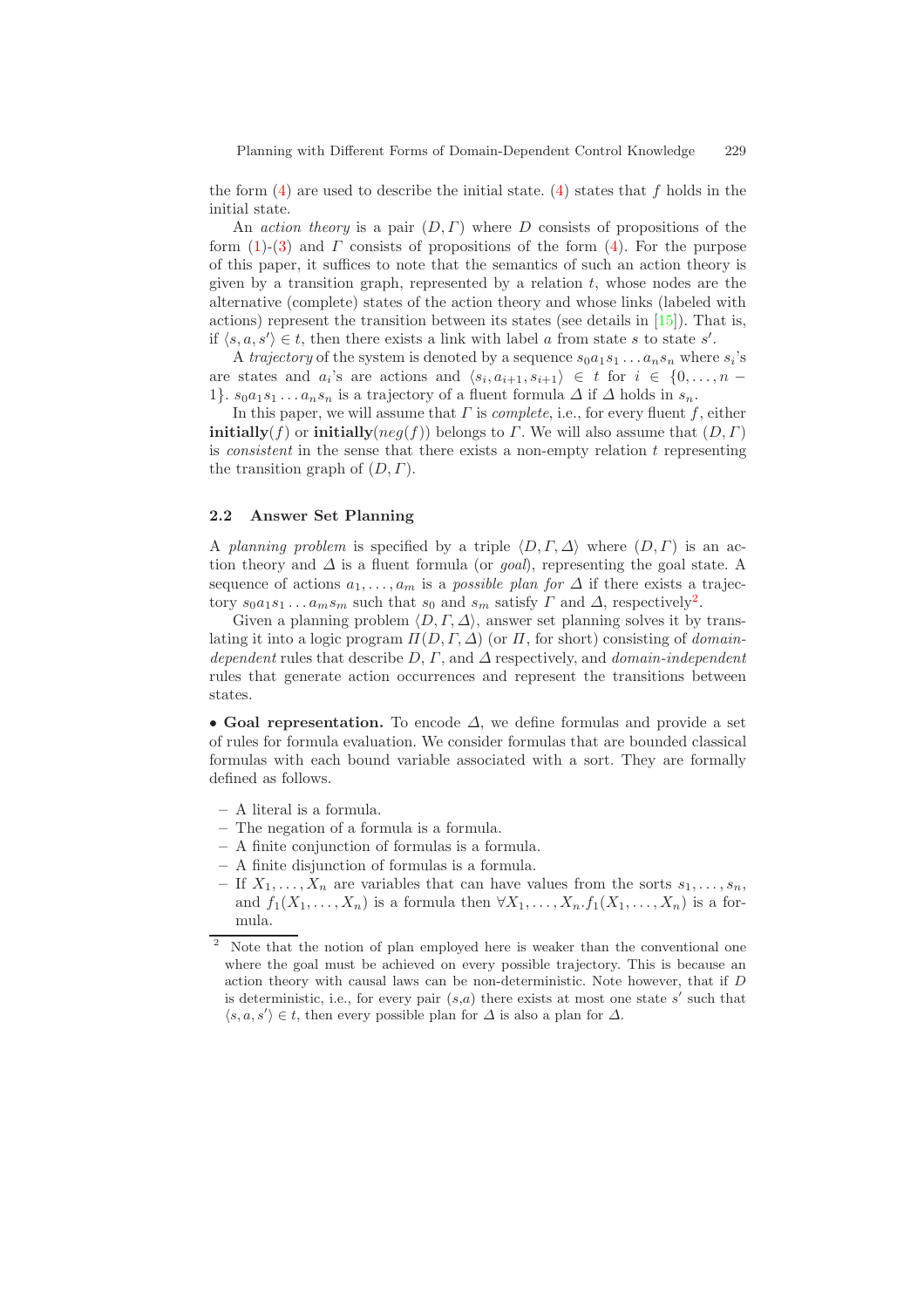<span id="page-4-3"></span><span id="page-4-2"></span>– If  $X_1, \ldots, X_n$  are variables that can have values from the sorts  $s_1, \ldots, s_n$ , and  $f_1(X_1,\ldots,X_n)$  is a formula then  $\exists X_1,\ldots,X_n$ .  $f_1(X_1,\ldots,X_n)$  is a formula.

A sort called *formula* is introduced and each non-atomic formula is associated with a unique name and defined by (possibly) a set of rules. For example, the conjunction  $f \wedge g \wedge h$  is represented by the set of atoms  $\{conj(f'), in(f, f'), in(g, f'),\}$  $in(h, f')\}$  where f' is the name assigned to  $f \wedge g \wedge h$ ;  $\forall X_1, \ldots, X_n$ ,  $f_1(X_1, \ldots, X_n)$ can be represented by the rule

 $formula(forall(f, f_1(X_1,...,X_n))) \leftarrow in(X_1, s_1), \ldots, in(X_n, s_n)$ 

where  $f$  is the name assigned to the formula. In keeping with previous notation, negation is denoted by the function symbol neg. For example, if f is the name of a formula then  $neg(f)$  is a formula denoting its negation. Rules to check when a formula holds or does not hold can be written in a straightforward manner and are omitted here to save space. (Details can be downloaded from the  $Web^3$  $Web^3$ .)

• **Action theory representation.** Since each set of literals  $\{p_1, \ldots, p_n\}$  in  $(1)-(3)$  $(1)-(3)$  $(1)-(3)$  can be represented by a conjunction of literals, D can be encoded as a set of facts of  $\Pi$  as follows. First, we assign to each set of fluent literals that occurs in a proposition of  $D$  a distinguished name. The constant nil denotes the set  $\{\}\$ . A set of literals  $\{p_1,\ldots,p_n\}$  will be replaced by the set of atoms  $Y =$  ${conj(s), in(p_1, s), \ldots, in(p_n, s)}$  where s is the name assigned to  ${p_1, \ldots, p_n}$ . With this representation, propositions in  $D$  can be easily translated into a set of facts of  $\Pi$ . For example, a proposition causes $(a, f, \{p_1, \ldots, p_n\})$  with  $n>0$  is encoded as a set of atoms consisting of  $causes(a, f, s)$  and the set Y (s is the name assigned to  $\{p_1, \ldots, p_n\}$ .

• **Domain independent rules.** The domain independent rules of Π are adapted mainly from  $[14,10,21,22]$  $[14,10,21,22]$  $[14,10,21,22]$  $[14,10,21,22]$ . The main predicates in these rules are:

- <span id="page-4-0"></span> $– holds(L, T)$ : L holds at time T,
- $-posible(A, T)$ : action A is executable at time T,
- $-$  *occ*(*A,T*): action *A* occurs at time *T*, and
- $hf(\varphi, T)$ : formula  $\varphi$  holds at time T.

<span id="page-4-1"></span>The main rules are given next. In these rules,  $T$  is a variable of the sort  $time, L, G$ are variables denoting *fluent literals* (written as F or  $neg(F)$  for some fluent F), S is a variable set of the sort *conj* (conjunction), and  $A, B$  are variables of the sort action.

$$
holds(L, T+1) \leftarrow occ(A, T), causes(A, L, S), hf(S, T). \tag{5}
$$

$$
holds(L, T) \leftarrow caused(S, L), h f(S, T). \tag{6}
$$

$$
holds(L, T+1) \leftarrow contrary(L, G), holds(L, T), not holds(G, T+1). \tag{7}
$$

$$
possible(A, T) \leftarrow executeable(A, S), h f(S, T). \tag{8}
$$

$$
holds(L,0) \leftarrow literal(L), initially(L). \tag{9}
$$

$$
nocc(A, T) \leftarrow A \neq B, occ(B, T), T < length. \tag{10}
$$

$$
occ(A, T) \leftarrow T < length, possible(A, T), not\ nocc(A, T). \tag{11}
$$

<sup>3</sup> http://www.cs.nmsu.edu/∼tson/asp planner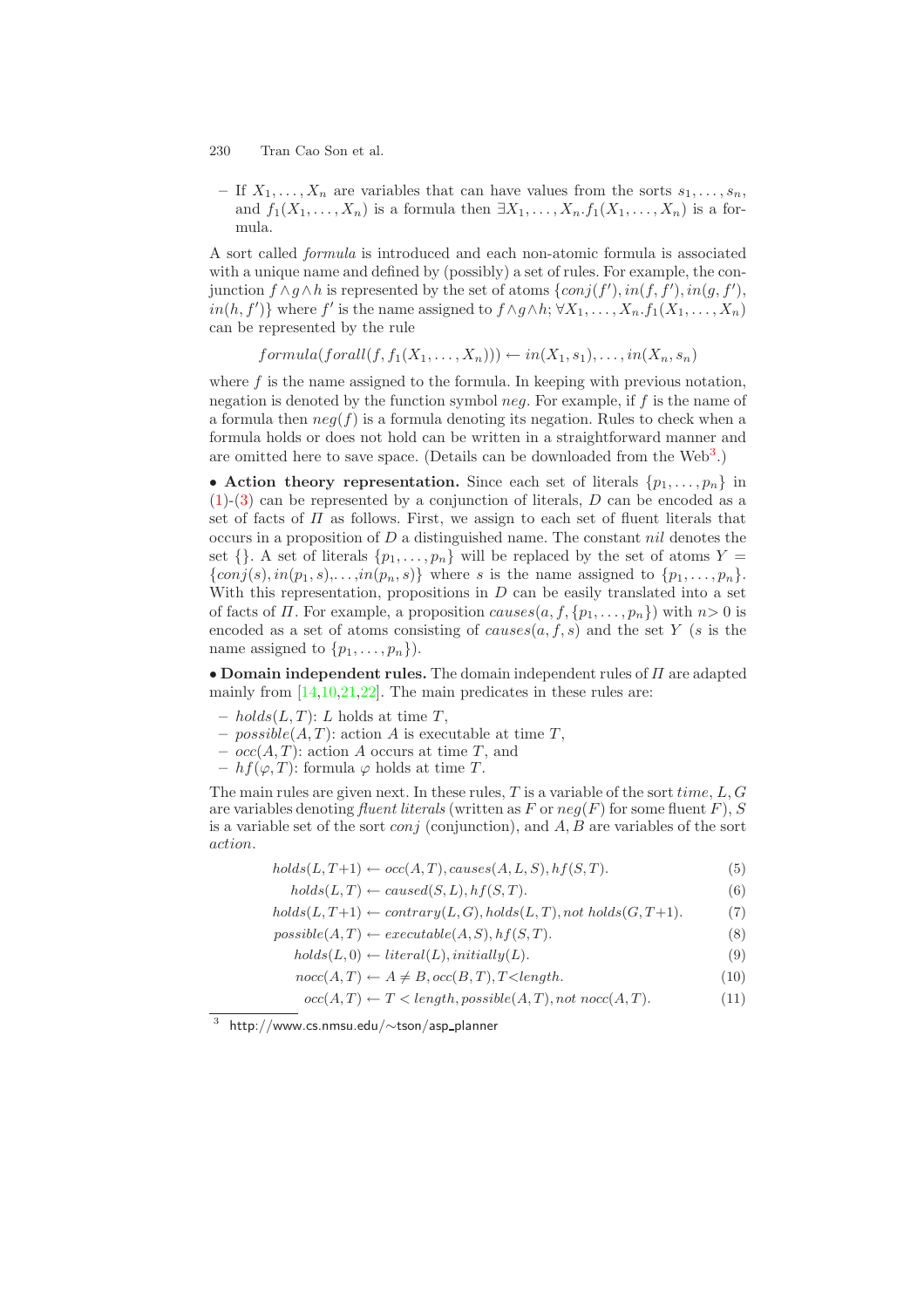<span id="page-5-4"></span><span id="page-5-3"></span>Here,  $(5)$  encodes the effects of actions,  $(6)$  encodes the effects of static causal laws, and [\(7\)](#page-4-1) is the inertial rule. [\(8\)](#page-4-1) defines a predicate that determines when an action can occur and  $(9)$  encodes the initial situation.  $(10)-(11)$  $(10)-(11)$  $(10)-(11)$  generate action occurrences, one at a time. We omit most of the auxiliary rules such as rules for defining contradictory literals etc. The source code and examples can be retrieved from our Web site.

Let  $\Pi_n(D, \Gamma, \Delta)$  (or  $\Pi_n$  when it is clear from the context what D,  $\Gamma$ , and  $\Delta$ are) be the logic program consisting of

- the set of domain-independent rules in which the domain of T is  $\{0,\ldots,n\}$ ,
- **–** the set of atoms encoding D and Γ, and
- <span id="page-5-2"></span>**–** the rule ← not hf(∆, n) that encodes the requirement that ∆ holds at n.

The following result (adapted from [\[22\]](#page-13-14)) shows the equivalence between trajectories of  $\Delta$  and stable models of  $\Pi_n$ . Let S be a stable model of  $\Pi_n$ , define  $s(i) = \{f \mid holds(f, i) \in S\}$  and  $A[i, j] = a_i, \ldots, a_j$  where i or j are integers, f is a fluent,  $a_t$ 's are actions, and for every  $t, i \leq t \leq j$ ,  $occ(a_t, t) \in S$ .

**Theorem 1.** *For a planning problem*  $\langle D, \Gamma, \Delta \rangle$ ,

- $-$  *if*  $s_0a_0...a_{n-1}s_n$  *is a trajectory of*  $\Delta$ *, then there exists a stable model* S *of*  $\Pi_n$  *such that*  $A[0, n-1] = [a_0, \ldots, a_{n-1}]$  *and*  $s_i = s(i)$  *for*  $i \in \{0, \ldots, n\}$ *, and*
- $−$  *if* S *is a stable model of*  $\Pi_n$  *with*  $A[0, n-1] = [a_0, \ldots, a_{n-1}]$  *then*  $s(0)a_0 \ldots$  $a_{n-1}s(n)$  *is a trajectory of*  $\Delta$ *.*

# **3Control Knowledge as Constraints**

<span id="page-5-1"></span>In this section, we add domain-dependent control knowledge to ASP by viewing it as constraints on the stable models of the program  $\Pi$ . For each type of control knowledge[4](#page-5-1), we introduce new constructs for its encoding and present a set of rules that check when a constraint is satisfied.

## <span id="page-5-0"></span>**3.1 Temporal Knowledge**

In [\[1\]](#page-12-7), temporal knowledge is used to prune the search space. Temporal constraints are specified using a linear temporal logic with a precisely defined semantics. It is easy to add them to (or remove them from) a planning problem since their representation is separate from the action and goal representation. Planners exploiting temporal knowledge to control search have proven to be highly efficient and to scale up well [\[2\]](#page-12-8). In this paper, we represent temporal knowledge using temporal formulas. In our notation, a temporal formula is either

<sup>4</sup> We henceforth abbreviate domain-dependent control knowledge as *control knowledge*.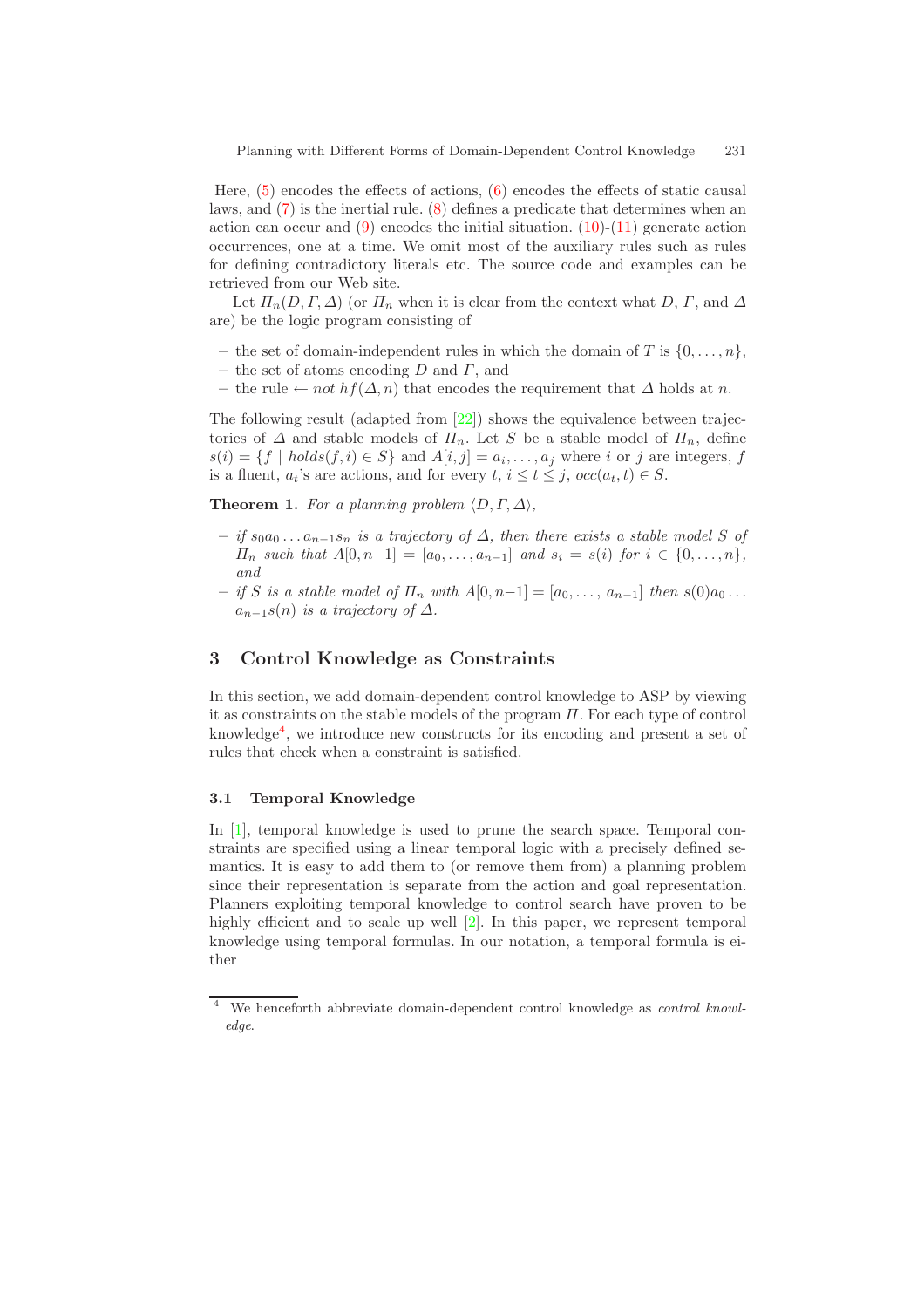- **–** a formula (as defined in previous section), or
- $-$  a formula of the form  $until(\phi, \psi)$ ,  $always(\phi)$ , eventually( $\phi$ ), or  $next(\phi)$ where  $\phi$  and  $\psi$  are temporal formulas.

<span id="page-6-1"></span>For example, in a logistics domain, let  $P$  and  $L$  denote a package and its location, respectively. The following formula:

$$
always((goal(P, L) \land at(P, L)) \Rightarrow next(\neg holding(P)))\tag{12}
$$

can be used to express that if the goal is to have a package at a particular location and if the package is indeed at that location then it's always the case that the agent will not be holding the package in the next state. This has the effect of preventing the agent from picking up the package once it's at its goal location.

Like non-atomic formulas, temporal formulas can be encoded in ASP using constants, atoms, and rules. For example, the formula  $until(f, next(g))$  is represented by the set of atoms  $\{tf(n_1, next(q)), tf(n_2, until(f, n_1))\}$  where *tf* stands for "temporal formula" and  $n_1$  and  $n_2$  are the new constants assigned to  $next(q)$ and until(f, neg(g)), respectively. The semantics of these temporal operators is the standard one.

<span id="page-6-0"></span>To complete the encoding of temporal constraints, we provide the rules for temporal formula evaluation. The key rules, which define the satisfiability of a temporal formula N at time T  $(htf(N,T))$  and between T and T'  $(hd(N,T,T'))$ , are given below.

$$
htf(N,T) \leftarrow formula(N), hf(N,T) \tag{13}
$$

$$
hf(N,T) \leftarrow tf(N,N_1), htf(N_1,T) \tag{14}
$$

$$
htf(N,T) \leftarrow tf(N, until(N_1, N_2)), hd(N_1, T, T'), htf(N_2, T'). \tag{15}
$$

$$
htf(N,T) \leftarrow tf(N, always(N_1)), hd(N_1, T, length+1). \tag{16}
$$

$$
htf(N,T) \leftarrow tf(N, eventually(N_1)), htf(N_1, T'), T \leq T'. \tag{17}
$$

$$
htf(N,T) \leftarrow tf(N, next(N_1)), htf(N_1, T+1). \tag{18}
$$

$$
not\_hd(N, T, T') \leftarrow not\ htf(N, T''), T \leq T'' < T'.
$$
\n
$$
(19)
$$

$$
hd(N, T, T') \leftarrow htf(N, T), not not\_hd(N, T, T')
$$
\n(20)

Having defined temporal constraints and specified when they are satisfied, adding temporal knowledge to a planning problem in ASP is easy. We must: (i) encode the knowledge as a temporal formula, say  $\phi$ ; (ii) add the rules [\(13\)](#page-6-0)-[\(20\)](#page-6-0) to  $\Pi$ ; and (iii) add the constraint  $\leftarrow$  not  $htf(\phi,0)$  to  $\Pi$ . Step (iii) eliminates models of  $\Pi$  in which  $\phi$  does not hold. For example, if  $\Pi$  is the program for planning in the logistics domain, adding the constraint  $(12)$  to  $\Pi$  will eliminate all models whose corresponding trajectory admits an action occurrence that causes the  $holding(P)$  to be true after P is delivered at its destination. As a concrete example, given the goal formula  $at(p, l_2)$ , there exists no model of  $\Pi$  that corresponds to the sequence of actions  $pick\_up(p, l_1), move(l_1, l_2), drop(p, l_2), pick\_up(p, l_2).$ (We appeal to the users for the intuitive meaning of the effects of actions, the initial setting, and the goal of the problem.)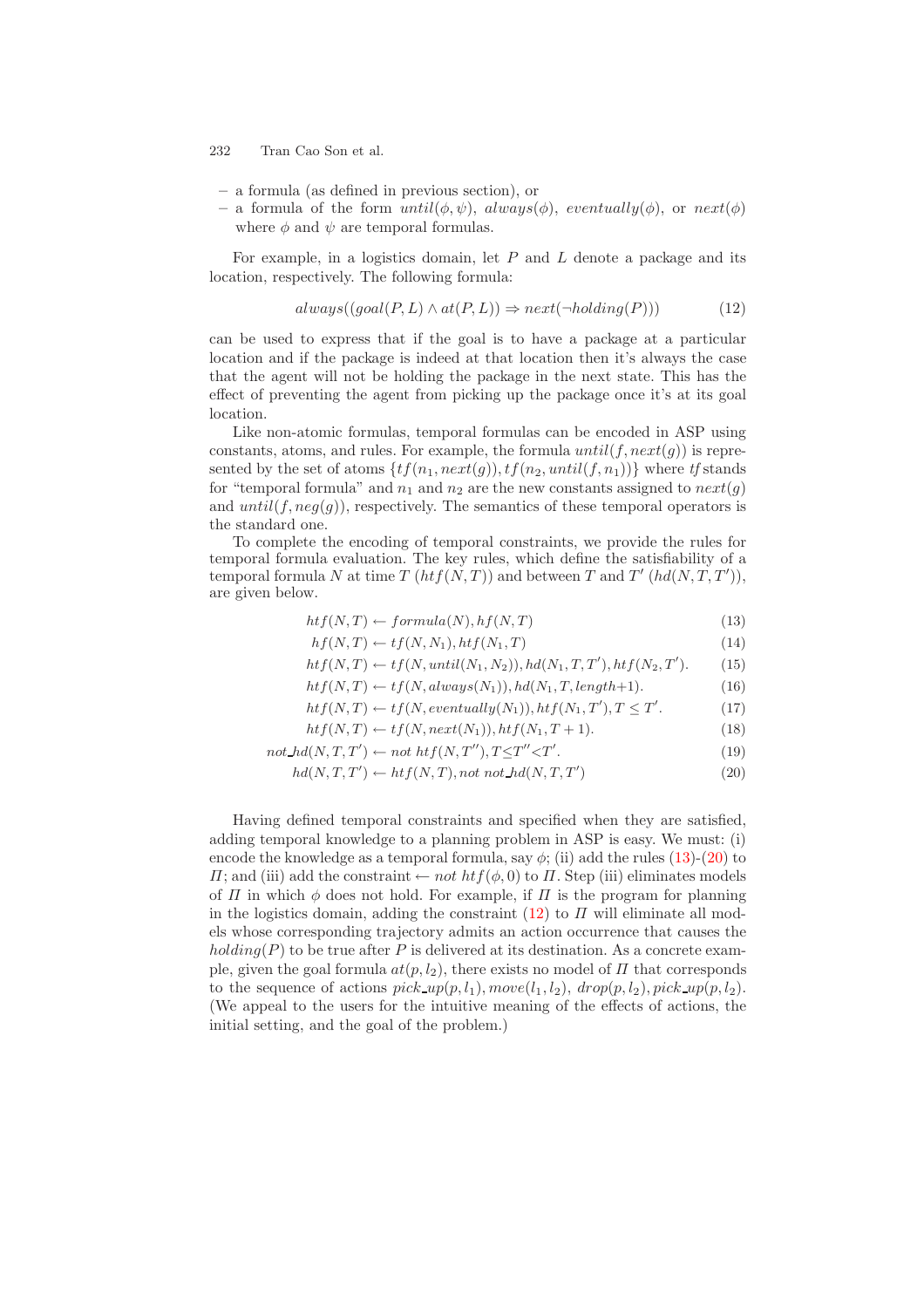#### <span id="page-7-2"></span><span id="page-7-1"></span>**3.2 Procedural Knowledge**

Procedural knowledge can be thought of as an (under-specified) sketch of the plans to be generated. This type of control knowledge has been used in GOLOG, an Algol-like logic programming language for agent programming, control and execution, based on a situation calculus theory of actions [\[20\]](#page-13-7). GOLOG has been primarily used as a programming language for high-level agent control in dynamical environments (see e.g. [\[7\]](#page-12-9)). More recently, Golog has been used for general planning [\[13\]](#page-13-15). In the planning context, a GOLOG program specifies an arbitrarily incomplete plan that includes non-deterministic choice points that are filled in by the planner (the deductive machinery of a GOLOG-interpreter). For example, a simple GOLOG program **a1**; **a2**; (**a3**|**a4**|**a5**);**f**? represents plans which have  $a_1$  followed by  $a_2$ , followed by one of  $a_3$ ,  $a_4$ , or  $a_5$  such that f is true upon termination of the plan. The interpreter, when asked for a solution to this program, needs only to decide which one of  $a_3$ ,  $a_4$ , or  $a_5$  it should choose. To encode procedural knowledge, we introduce a set of Algol-like constructs such as sequence, loop, conditional, and nondeterministic choice of arguments/actions. These constructs are used to encode partial procedural control knowledge in the form of programs which are defined inductively as follows. For an action theory  $(D, \Gamma)$  we define a program syntactically as follows.

- **–** an action a is a program,
- $-$  a formula  $\phi$  is a program<sup>[5](#page-7-0)</sup>,
- $-$  if  $p_i$ 's are programs then  $p_1; \ldots; p_n$  is a program,
- $-$  if  $p_i$ 's are programs then  $p_1 | \dots | p_n$  is a program,
- $-$  if  $p_1$  and  $p_2$  are programs and  $\phi$  is a formula then "**if**  $\phi$  **then**  $p_1$  **else**  $p_2$ " is a program,
- $-$  if p is a program and  $\phi$  is a formula then "while  $\phi$  **do** p" is a program, and
- <span id="page-7-0"></span>– if X is a variable of sort s,  $p(X)$  is a program, and  $f(X)$  is a formula, then  $\text{pick}(X, f(X), p(X))$  is a program.

As is common practice with Smodels, we will assign to each program a name (with the exception of actions and formulas), provide rules for the construction of programs, and use prefix notation. A sequence  $\alpha = p_1; \ldots; p_n$  will be represented by the atoms  $proc(p), head(p, n_1), tail(p, n_2)$  and the set of atoms representing  $p_2; \ldots; p_n$ , where p,  $n_1$ , and  $n_2$  are the names assigned to  $\alpha$ ,  $p_1$  (if it is not a primitive action or a formula), and  $p_2; \ldots; p_n$ , respectively.

The operational semantics of programs specifies when a trajectory  $s_0a_0s_1 \ldots$  $a_{n-1}s_n$ , denoted by  $\alpha$ , is *a trace of a program* p and is defined as follows.

- for  $p = a$  and a is an action,  $n = 1$  and  $a_0 = a$ ,
- for  $p = \phi$ ,  $n = 0$  and  $\phi$  holds in  $s_0$ ,
- for  $p = p_1; p_2$ , there exists an i such that  $s_0a_0...s_i$  is a trace of  $p_1$  and  $s_i a_i \ldots s_n$  is a trace of  $p_2$ ,

 $5$  This is analogous to the GOLOG test action  $f$ ? which tests the truth value of a fluent.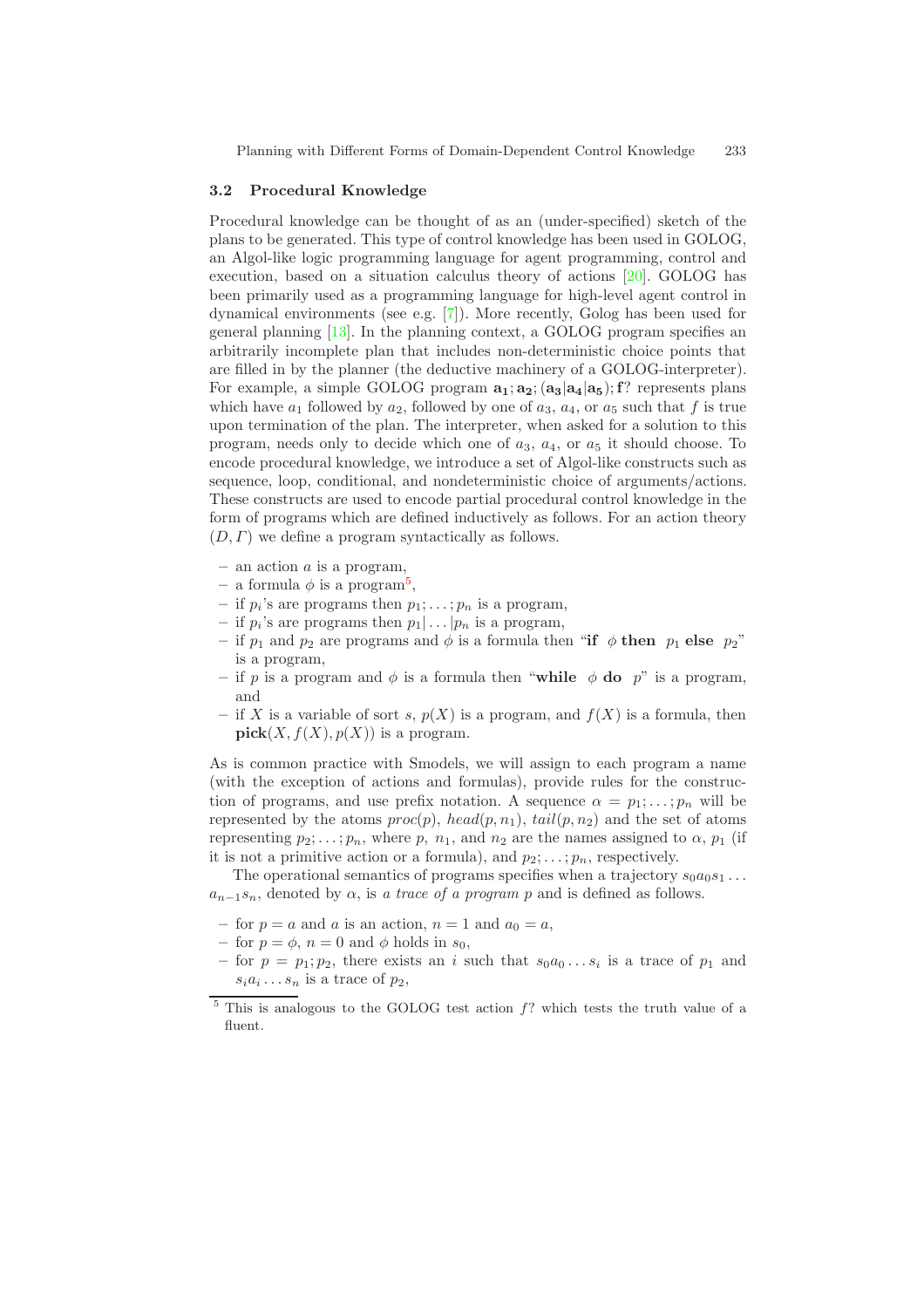- $-$  for  $p = p_1 | \dots | p_n$ ,  $\alpha$  is a trace of  $p_i$  for some  $i \in \{1, \dots, n\}$ ,
- **–** for  $p = \textbf{if } \phi \textbf{ then } p_1 \textbf{ else } p_2, \alpha \textbf{ is a trace of } p_1 \textbf{ if } \phi \textbf{ holds in } s_0 \textbf{ or } \alpha \textbf{ is a }$ trace of  $p_2$  if  $neg(\phi)$  holds in  $s_0$ ,
- **–** for  $p =$ **while**  $\phi$  **do**  $p_1$ ,  $n = 0$  and  $neg(\phi)$  holds in  $s_0$  or  $\phi$  holds in  $s_0$  and there exists some *i* such that  $s_0a_0 \ldots s_i$  is a trace of  $p_1$  and  $s_ia_i \ldots s_n$  is a trace of p, and
- $-$  for  $p = \text{pick}(X, f(X), q(X))$ , then there exists a constant x of the sort of X such that  $f(x)$  holds in  $s_0$  and  $\alpha$  is a trace of  $q(x)$ .

<span id="page-8-1"></span>The logic programming rules that realize this semantics follow. We define a predicate  $trans(p, t_1, t_2)$  which holds in a stable model S iff  $s(t_1)a_{t_1} \ldots s(t_2)$  is a trace of  $p^6$  $p^6$ .

$$
trans(P, T_1, T_2) \leftarrow proc(P), head(P, P_1), tail(P, P_2),
$$

$$
trans(P_1, T_1, T_3), trans(P_2, T_3, T_2).
$$
 (21)

$$
trans(A, T, T+1) \leftarrow action(A), A \neq null, occ(A, T). \tag{22}
$$

$$
trans(null, T, T) \leftarrow
$$
\n
$$
(23)
$$

$$
trans(N, T_1, T_2) \leftarrow choiceAction(N), \tag{24}
$$

$$
in(P_1, N), trans(P_1, T_1, T_2).
$$

$$
trans(F, T_1, T_1) \leftarrow formula(F), hf(F, T_1). \tag{25}
$$

$$
trans(I, T_1, T_2) \leftarrow if(I, F, P_1, P_2),
$$
\n
$$
(26)
$$

$$
hf(F, T_1)
$$
, trans $(P_1, T_1, T_2)$ .

$$
trans(I, T_1, T_2) \leftarrow if(I, F, P_1, P_2),not hf(F, T_1), trans(P_2, T_1, T_2).
$$
 (27)

$$
trans(W, T_1, T_2) \leftarrow while(W, F, P), hf(F, T_1), T_1 \le T_3 \le T_2,
$$
\n
$$
trans(P, T_1, T_3), trans(W, T_3, T_2).
$$
\n(28)

$$
trans(W, T, T) \leftarrow while(W, F, P), not\ hf(F, T). \tag{29}
$$

$$
trans(S, T_1, T_2) \leftarrow choiceArgs(S, F, P),
$$
\n(30)

$$
hf(F, T_1), trans(P, T_1, T_2).
$$

<span id="page-8-2"></span><span id="page-8-0"></span>Finding a valid instantiation of a program  $P$  can be viewed as a planning problem  $\langle D, \Gamma, \Delta \rangle$  where  $\Delta$  is the constraint  $\leftarrow not \ trans(P, 0, n)$ . Let  $\Pi_n^T$  be the program obtained from  $\Pi_n$  by (i) adding the rules [\(21\)](#page-8-1)-[\(30\)](#page-8-1), and (ii) replacing the goal constraint with  $\leftarrow$  *not trans* $(P, 0, n)$ . The following theorem is similar to Theorem [1.](#page-5-2)

**Theorem 2.** *Let*  $(D, \Gamma)$  *be an action theory and*  $P$  *be a program. Then, (i) for every stable model* S of  $\Pi_n^T$ ,  $s(0)a_0 \ldots a_{n-1}s(n)$  *is a trace of* P; and *(ii) if*  $s_0a_0 \ldots a_{n-1}s_n$  *is a trace of* P *then there exists a stable model* S *of*  $\Pi_n^T$  *such that*  $s_j = s(j)$  *and*  $occ(a_i, i) \in S$  *for*  $j \in \{0, ..., n\}$  *and*  $i \in \{0, ..., n-1\}$ *.* 

<sup>&</sup>lt;sup>6</sup> Recall that we define  $s(i) = \{holds(f, i) \in S \mid f \text{ is a fluent}\}$  and assume  $occ(a_i, i) \in S$ .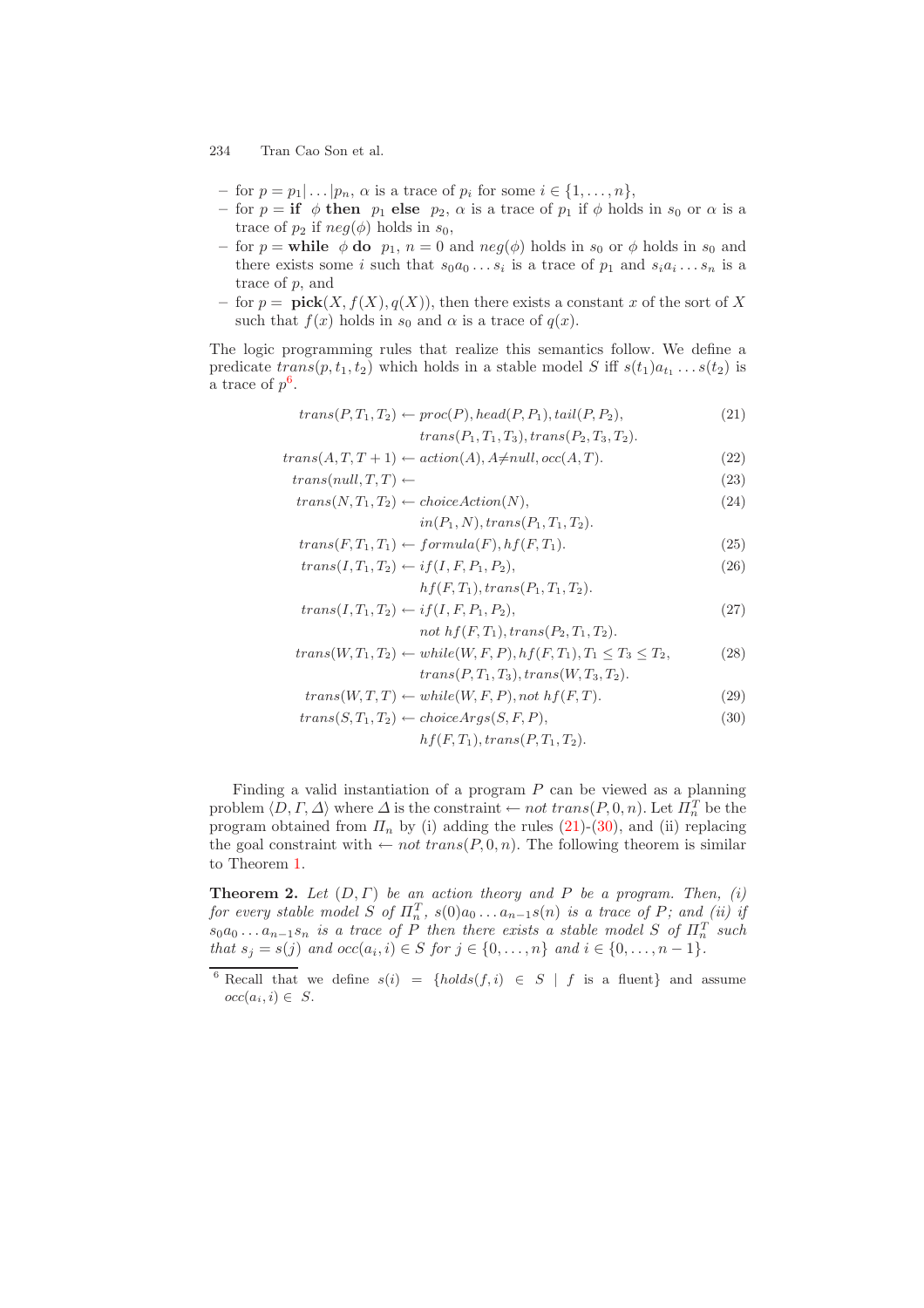#### <span id="page-9-3"></span><span id="page-9-0"></span>**3.3 HTN Knowledge**

GOLOG programs are good for representing procedural knowledge but prove cumbersome for encoding partial orderings between programs and do not allow temporal constraints. For example, to represent that any sequence containing the *n* programs  $p_1, \ldots, p_n$ , in which  $p_1$  occurs before  $p_2$ , is a valid plan for a goal ∆, one would need to list all the possible sequences and then use the non-deterministic construct<sup>[7](#page-9-1)</sup>. This can be easily represented by an HTN consisting of the set  $\{p_1,\ldots,p_n\}$  and a constraint expressing that  $p_1$  must occur before  $p_2$ . HTNs also allows maintenance constraints of the form  $always(\phi)$  to be represented. However, HTNs do not have complex constructs such as procedures, conditionals, or loops. Attempts to combine hierarchical constraints and GOLOG-like programs (e.g., [\[4\]](#page-12-10)) have fallen short since they do not allow complex programs to occur within these HTN programs. We will show next that, under the ASP framework, this restriction can be eliminated by adding the following item to the definition of programs in the previous section.

– If  $p_1, \ldots, p_n$  are programs then a pair  $(S, C)$  is a program where  $S =$  $\{p_1,\ldots,p_n\}$  and C is a set of ordering or truth constraints (defined below).

Let  $S = \{p_1, \ldots, p_k\}$  be a set of programs. Assume that  $n_i, 1 \leq i \leq k$ , is the name assigned to the program  $p_i$ . An ordering constraint over  $S$  has the form  $n_i \prec n_j$  where  $n_i \neq n_j$  and a truth constraint is of the form  $(n_i, \phi)$ ,  $(\phi, n_i)$ , or  $(n_i, \phi, n_t)$  where  $\phi$  is a formula. In our encoding, we will represent a program  $(S, C)$  by an atom  $htn(p, Sn, Cn)$  where p, Sn, and Cn are the names assigned to  $(S, C)$ , S, and C respectively. To complete our extension, we need to define when a trajectory is a trace of a program with the new construct and provide logic program rules for checking its satisfaction. A trajectory  $s_0a_0 \ldots a_{n-1}s_n$  is a trace of a program  $(S, C)$  if there exists a sequence  $j_0=0 \leq j_1 \leq \ldots \leq j_k=n$  and a permutation  $(i_1, \ldots, i_k)$  of  $(1, \ldots, k)$  such that the sequence of trajectories  $\alpha_1 = s_0 a_0 \dots s_{j_1}, \ \alpha_2 = s_{j_1} a_{j_1} \dots s_{j_2}, \ \dots, \ \alpha_k = s_{j_{k-1}} a_{j_{k-1}} \dots s_n$  satisfies the following conditions:

- <span id="page-9-1"></span> $-$  for each  $l, 1 \leq l \leq k, \alpha_l$  is a trace of  $p_i$ ,
- **–** if n*<sup>t</sup>* < n*<sup>l</sup>* ∈ C then i*<sup>t</sup>* < i*l*,
- $-$  if  $(φ, n_l) ∈ C$  (or  $(n_l, φ) ∈ C$ ) then *φ* holds in the state  $s_{i_l-1}$  (or  $s_{i_l}$ ), and
- $-$  if  $(n_t, \phi, n_l) \in C$  then  $\phi$  holds in  $s_{j_t}, \ldots, s_{j_{l-1}}$ .

<span id="page-9-2"></span>We will extend the predicate trans to allow the new type of programs to be considered. Rules for checking the satisfaction of a program  $htn(N, S, C)$  are given next.

$$
trans(N, T_1, T_2) \leftarrow htn(N, S, C),
$$
\n
$$
not \ nok(N, T_1, T_2).
$$
\n(31)

 $1{begin(N, I, T_3, T_1, T_2): between(T_3, T_1, T_2)}$  +  $htn(N, S, C), in(I, S),$  (32)

<sup>&</sup>lt;sup>7</sup> For  $n = 3$ , the three possibilities are  $p_1$ ;  $p_2$ ;  $p_3$ ,  $p_1$ ;  $p_3$ ;  $p_2$ , and  $p_3$ ;  $p_1$ ;  $p_2$ . Using a *concurrent construct*  $\vert\vert$ , these three programs can be packed into two programs  $p_1$ ;  $p_2\Vert p_3$ and  $p_1$ ;  $p_3$ ;  $p_2$ .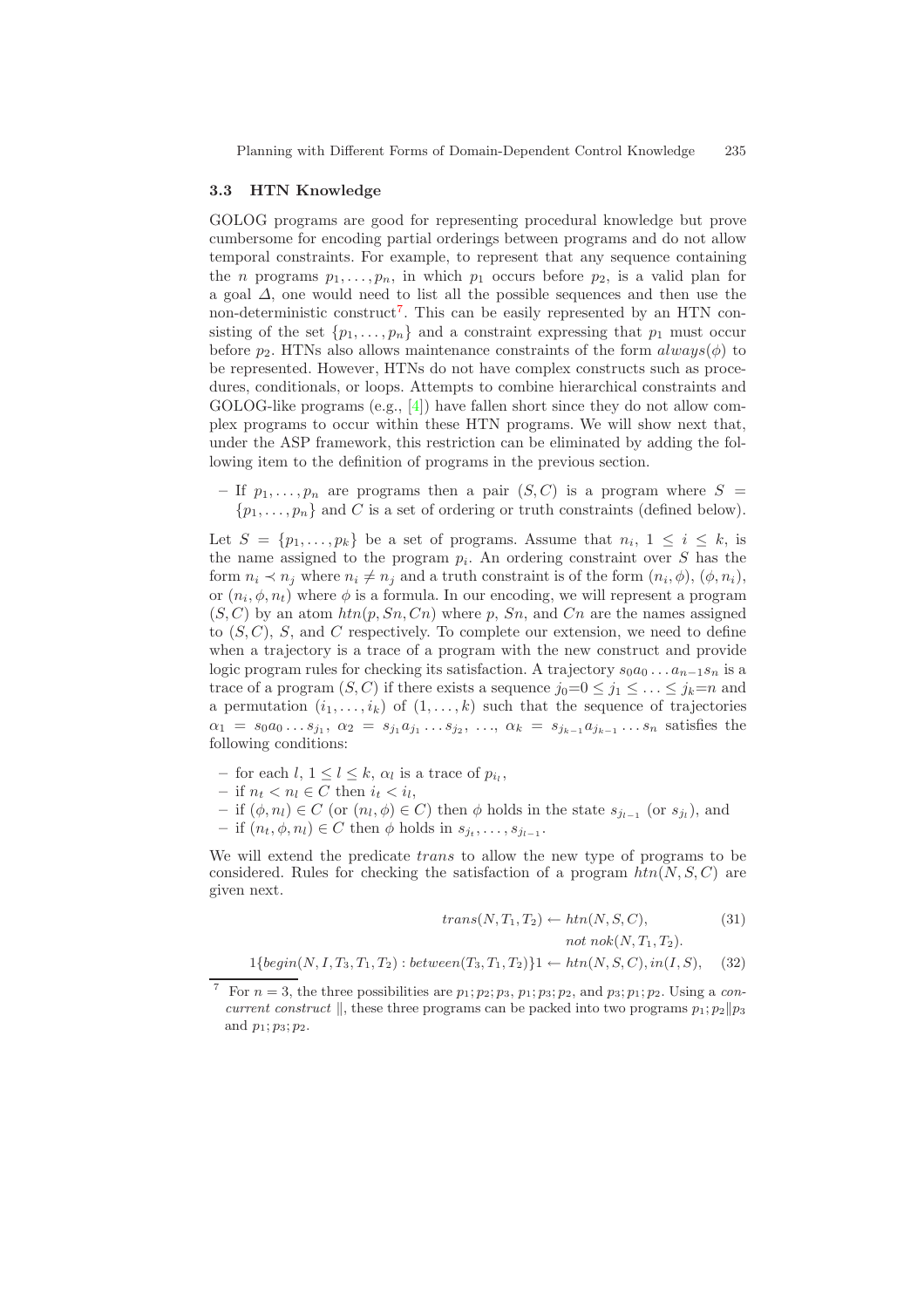<span id="page-10-2"></span><span id="page-10-1"></span>
$$
trans(N, T_1, T_2).
$$
\n
$$
1\{end(N, I, T_3, T_1, T_2): between(T_3, T_1, T_2)\}1 \leftarrow htn(N, S, C),
$$
\n
$$
in(I, S),
$$
\n
$$
trans(N, T_1, T_2).
$$
\n
$$
nok(N, T_1, T_2) \leftarrow htn(N, S, C),
$$
\n
$$
in(I, S), T_3 > T_4,
$$
\n
$$
begin(N, I, T_3, T_1, T_2),
$$
\n
$$
mod(N, I, T_4, T_1, T_2).
$$
\n
$$
nok(N, T_1, T_2) \leftarrow htn(N, S, C),
$$
\n
$$
in(I, S), T_3 \leq T_4,
$$
\n
$$
begin(N, I, T_3, T_1, T_2),
$$
\n
$$
end(N, I, T_3, T_1, T_2),
$$
\n
$$
end(N, I, T_4, T_1, T_2),
$$
\n
$$
not trans(I, T_3, T_4).
$$
\n
$$
nok(N, T_1, T_2) \leftarrow htn(N, S, C),
$$
\n
$$
not trans(N, T_1, T_2).
$$
\n(36)\n
$$
not trans(N, T_1, T_2).
$$

In the above rules, the predicates  $begin(N, I, T_3, T_1, T_2)$  and end(N, I,  $T_4$ ,  $T_1, T_2$  are used to record the beginning and the end of the program I, a member of N. Rules  $(32)-(33)$  $(32)-(33)$  $(32)-(33)$  make sure that each program will have start and times. These two rules are not logic programming rules but are unique to Smodels encodings. They were introduced to simplify the encoding of choice rules  $[28]$ , and can be translated into a set of normal logic program rules. The predicate  $nok(N, T_1, T_2)$  states that the assignments for programs are not acceptable. (We omit the rules that check for the satisfiability of constraints in  $C$  of a program  $htn(N, S, C)$ . They can be downloaded from our Web site.) Theorem [2](#page-8-2) will still hold.

#### <span id="page-10-0"></span>**3.4 Demonstration Experiments**

We tested our implementation with some domains from the general planning literature and from the AIPS planning competition [\[2\]](#page-12-11). We chose problems for which procedural control knowledge appeared to be easier to exploit than other types of control knowledge. Our motivation was: (i) it has already been established that well-chosen temporal and hierarchical constraints will improve a planner's efficiency; (ii) we have previously experimented with the use of temporal knowledge in the ASP framework  $[29]$ ; and (iii) we are not aware of any empirical results indicating the utility of procedural knowledge in planning, especially in ASP. ([\[13\]](#page-13-18) concentrates on using GOLOG to do planning in domains with incomplete information, not on exploiting procedural knowledge in planning.)

We selected the elevator example from [\[20\]](#page-13-19) (elp1-elp3) and the Miconic-10 elevator domain (s1-0,. . . ,s5-0s2), proposed by Schindler Lifts Ltd. for the AIPS 2000 competition [\[2\]](#page-12-11). Note that some of the planners, that competed in AIPS 2000, were unable to solve this problem. Due to the space limitation we cannot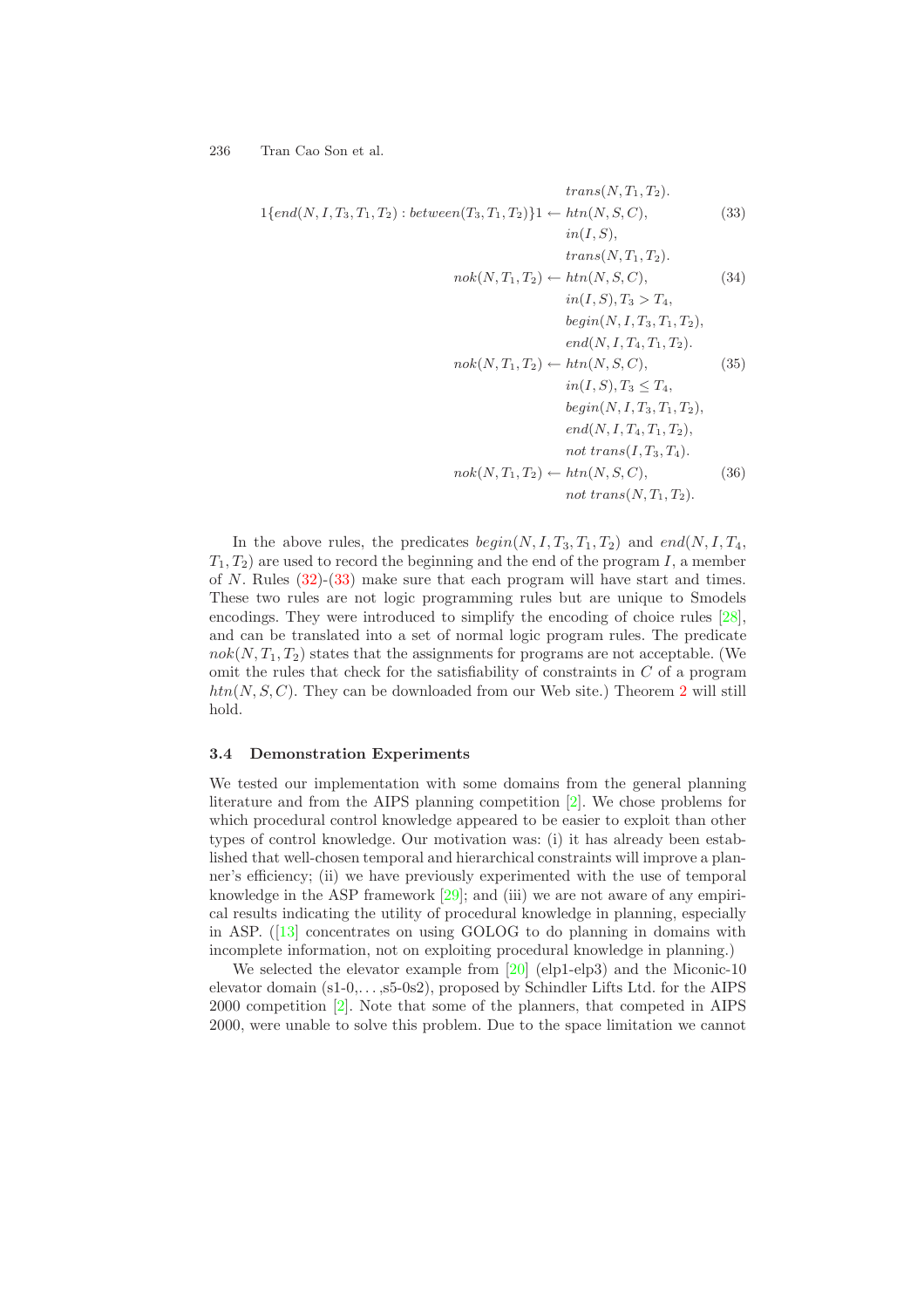<span id="page-11-3"></span><span id="page-11-2"></span>present the action theories and the Smodels encoding of the programs here. They can be found at the URL mentioned previously. The time taken to compute one model with and without control knowledge are given in column 5 and 6 of the table below, respectively.

| Problem  | Plan   |                |                |           | $#$ Person $#$ Floors With Control Without Control |
|----------|--------|----------------|----------------|-----------|----------------------------------------------------|
|          | Length |                |                | Knowledge | Knowledge                                          |
| elp1     | 10     | $\overline{2}$ | 6              | 0.600     | 0.560                                              |
| elp2     | 14     | 3              | 6              | 1.411     | 6.729                                              |
| elp3     | 18     | $\overline{4}$ | 6              | 3.224     | 120.693                                            |
| $s1-0$   | 4      |                | $\overline{2}$ | 0.100     | 0.020                                              |
| $s2-0$   | 8      | $\overline{2}$ | 4              | 1.802     | 0.921                                              |
| $s3-0$   | 12     | 3              | 6              | 22.682    | 34.519                                             |
| $s4-0$   | 15     | 4              | 8              | 164.055   | 314.101                                            |
| $s5-0s1$ | 19     | 5              | 4              | 57.952    | $> 2$ hours                                        |
| $s5-0s2$ | 19     | 5              | 5              | 105.040   | $> 2$ hours                                        |

As can be seen, the encoding with control knowledge yields substantially better performance in situations where the minimal plan length is great. For large instances (the last two rows), Smodels can find a plan using control knowledge in a short time and cannot find a plan in 2 hours without control knowledge. In some small instances (the time in column 6 is in boldface), the speed up cannot make up for the overhead needed in grounding the control knowledge. The output of Smodels for each run is given in the file *result* at the above URL. For larger instances of the elevator domain [\[2\]](#page-12-8) (5 persons or more and 10 floors or more), our implementation terminated prematurely with either a stack overflow error or a segmentation fault  $error<sup>8</sup>$  $error<sup>8</sup>$  $error<sup>8</sup>$ .

# <span id="page-11-1"></span><span id="page-11-0"></span>**4 Discussions and Future Work**

In this paper we presented a declarative approach to adding domain-dependent control knowledge to ASP. Our approach enables different types of control knowledge such as hierarchical, temporal, or procedural knowledge to be represented and exploited in parallel; thus combining the ideas of HTN-planning, GOLOGprogramming, and planning with temporal knowledge into ASP. For example, one can find a valid instantiation of a GOLOG program that satisfies some temporal constraints. This distinguishes our work from other related work [\[17](#page-13-20)[,19](#page-13-21)[,4,](#page-12-10)[25\]](#page-13-22) where only one or two types of constraints were considered or combined. Moreover, in a propositional environment, ASP with procedural knowledge can be viewed as an off-line interpreter for a GOLOG program. Because of the declarative nature of logic programming the correctness of this interpreter is easier to prove than an interpreter written in Prolog. We view domain-dependent

<sup>8</sup> Experiments were run on a an HP OmniBook 6000 laptop with 130,544 Kb Ram and an Intel Pentium III 600 MHz processor).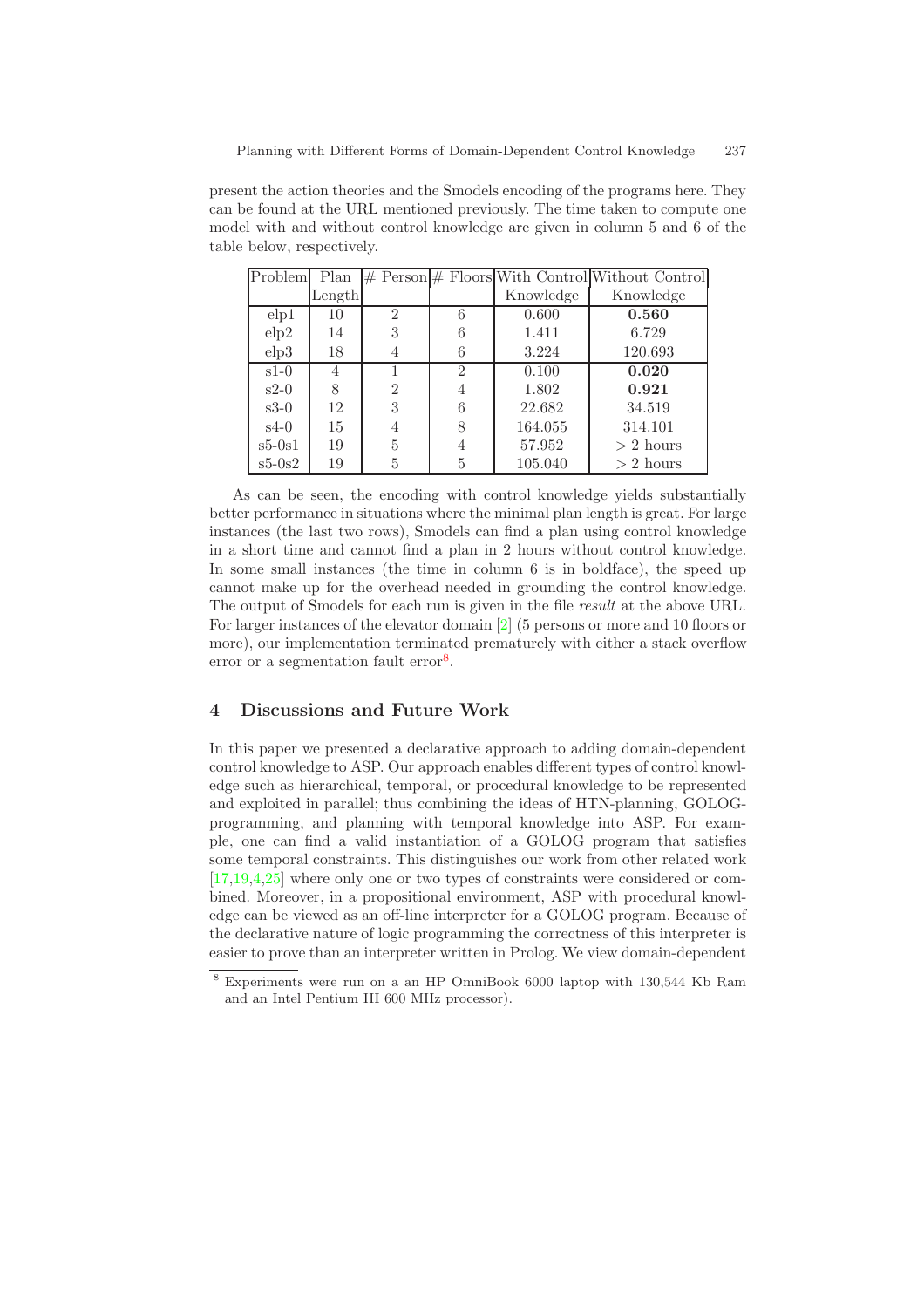<span id="page-12-13"></span><span id="page-12-12"></span>control knowledge as independent sets of constraints. An advantage of this approach is that domain-dependent control knowledge can be modularly formalized and added to planning problems as desired.

Our experimental result demonstrates that ASP can scale up better with domain-dependent control knowledge. In keeping with the experience of researchers who have incorporated control knowledge into SATplan (e.g., [\[19\]](#page-13-23)), we do not expect ASP with only one type of domain-dependent knowledge to do better than TLPLAN [\[1\]](#page-12-3), as Smodels is a general purpose system. But in the presence of near deterministic procedural constraints, our approach may do better. More rigorous experimentation with a variety of domains including those used in the AIPS planning competition will be a significant focus of our future work.

## **Acknowledgements**

The first two authors would like to acknowledge the support of the NASA grant NCC2-1232. The third author would like to acknowledge the support of NASA grant NAG2-1337. The work of Chitta Baral was also supported in part by the NSF grants IRI-9501577 and NSF 0070463. The work of Tran Cao Son was also supported in part by NSF grant EIA-981072.

# <span id="page-12-11"></span><span id="page-12-7"></span><span id="page-12-3"></span>**References**

- <span id="page-12-8"></span>1. F. Bacchus and F. Kabanza. Using temporal logics to express search control knowledge for planning. *Artificial Intelligence*, 116(1,2):123–191, 2000. [226,](#page-0-0) [231,](#page-5-3) [238](#page-12-12)
- <span id="page-12-4"></span>2. F. Bacchus, H. Kautz, D. E. Smith, D. Long, H. Geffner, and J. Koehler. AIPS-00 Planning Competition, http://www.cs.toronto.edu/aips2000/. [231,](#page-5-3) [236,](#page-10-1) [237](#page-11-2)
- <span id="page-12-10"></span>3. C. Baral. *Knowledge Representation, reasoning, and declarative problem solving with Answer sets (Book draft)*. 2001. [228](#page-2-3)
- <span id="page-12-2"></span>4. C. Baral and T. C. Son. Extending ConGolog to allow partial ordering. In *ATAL, LNCS, Vol. 1757*, pages 188–204, 1999. [235,](#page-9-3) [237](#page-11-2)
- <span id="page-12-1"></span>5. A. Blum and M. Furst. Fast planning through planning graph analysis. *Artificial Intelligence*, 90:281–300, 1997. [226](#page-0-0)
- <span id="page-12-9"></span>6. B. Bonet and H. Geffner. Planning as heuristic search. *Artificial Intelligence - Special issue on Heuristic Search*, 129(1-2):5-33, 2001. [226](#page-0-0)
- <span id="page-12-0"></span>7. W. Burgard, A. B. Cremers, D. Fox, D. Hähnel, G. Lakemeyer, Schulz D., W. Steiner, and S. Thrun. The interactive museum tour-guide robot. In *AAAI-98*, pages 11–18, 1998. [233](#page-7-1)
- <span id="page-12-5"></span>8. T. Bylander. The computational complexity of propositional STRIPS planning. *Artificial Intelligence*, 69:161–204, 1994. [226](#page-0-0)
- 9. S. Citrigno, T. Eiter, W. Faber, G. Gottlob, C. Koch, N. Leone, C. Mateis, G. Pfeifer, and F. Scarcello. The dlv system: Model generator and application frontends. In *Proceedings of the 12th Workshop on Logic Programming*, pages 128–137, 1997. [228](#page-2-3)
- <span id="page-12-6"></span>10. Y. Dimopoulos, B. Nebel, and J. Koehler. Encoding planning problems in nonmonotonic logic programs. In *Proceedings of European Conference on Planning*, pages 169–181, 1997. [230](#page-4-2)